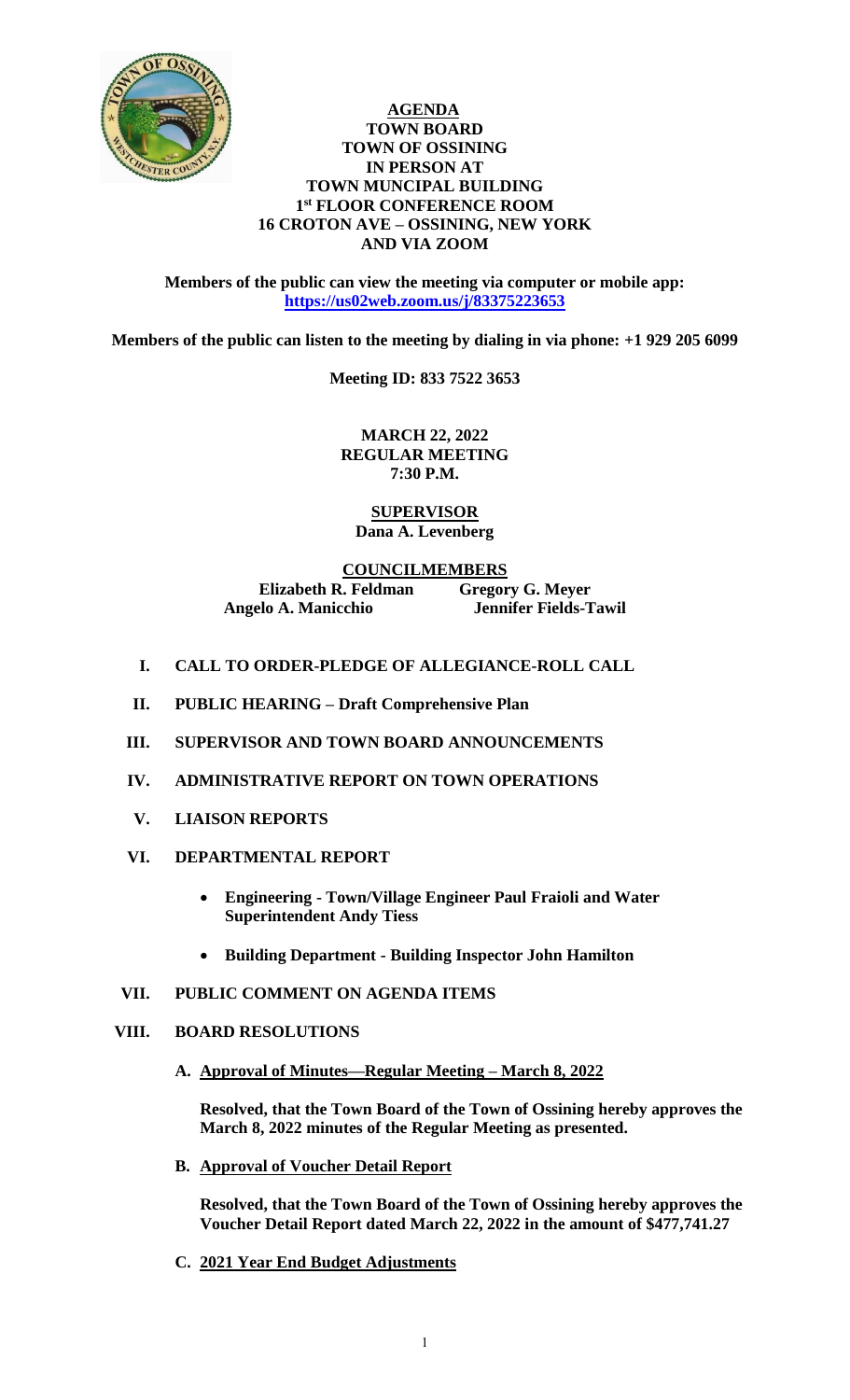**Resolved, that the Town Board of the Town of Ossining approves the following budget adjustments for year end 2021:**

| <b>Town of Ossining Budget</b><br>Adjustments YE 12/31/2021 |                                                        |                       |                        |                                 |                                            |
|-------------------------------------------------------------|--------------------------------------------------------|-----------------------|------------------------|---------------------------------|--------------------------------------------|
| <b>General</b><br><b>Fund</b>                               |                                                        |                       |                        |                                 |                                            |
|                                                             |                                                        | <b>Transfer</b><br>In | <b>Transfer</b><br>Out |                                 |                                            |
|                                                             |                                                        |                       |                        |                                 |                                            |
| $100-1110-$<br>406000-<br>0000-40                           | <b>OFFICE AND</b><br><b>SUPPLIES</b><br><b>EXPENSE</b> | 350.00                |                        |                                 |                                            |
| $100-1410-$<br>406000-<br>0000-40                           | <b>OFFICE AND</b><br><b>SUPPLIES</b><br><b>EXPENSE</b> | 20.00                 | 370.00                 | 100-1110-<br>408000-0000-<br>40 | <b>CONSTABLE/SECURIT</b><br><b>Y SRVCS</b> |
|                                                             |                                                        | 370.00                | 370.00                 |                                 |                                            |

## **D. Support for New York State Senate Bill S.8432 in relation to emergency medical services in New York State**

**WHEREAS, New York State Senator Shelly Mayer has introduced proposed state legislation S.8432 entitled, "An Act to amend the general municipal law, the civil service law, the retirement and social security law and the public health law, in relation to emergency medical services" which legislation would define emergency medical services and ambulance services as essential services that must be available to everyone in New York State in a reliable manner; expand benefits available to emergency medical services personnel; and sets standards for emergency medical services and training of emergency medical services personnel; and**

**WHEREAS, the Town Board of the Town of Ossining recognizes the many concerns related to the delivery of emergency medical services throughout the county, state and nation that involve such issues as staff recruitment and retention, the lack of access to alternative revenues such as grants and adequate insurance programs, training opportunities, and clear standards for agencies providing emergency medical services; and**

**WHEREAS, emergency medical service agencies provide an essential service that should provide equal access to those in need of such services, and also provide essential early intervention health care to patients; and**

**WHEREAS, the Town Board of the Town of Ossining believes that S.8432 is a good first step to resolve the current crisis facing the emergency medical services community; now therefore be it**

**RESOLVED, that the Town Board of the Town of Ossining supports the enactment of S.8432; and be it further**

**RESOLVED, that upon approval, copies of this resolution shall be forwarded to Assemblywoman Sandra Galef, State Senator Elijah Reichlin-Melnick and State Senator Shelly Mayer, the sponsor of S.8432.** 

### **E. Permission to Sell Alcohol at Town of Ossining Earth Day**

**Resolved, that the Captain Lawrence Brewing Company, 6 Degrees or Less Brewery, and Sing Sing Kill Brewery are each authorized to operate a concession stand during the Earth Day Event held on April 23, 2022 at the Louis Engel Waterfront Park in the Town of Ossining and to sell, for consumption by persons over 21 years of age, at the event the companies'**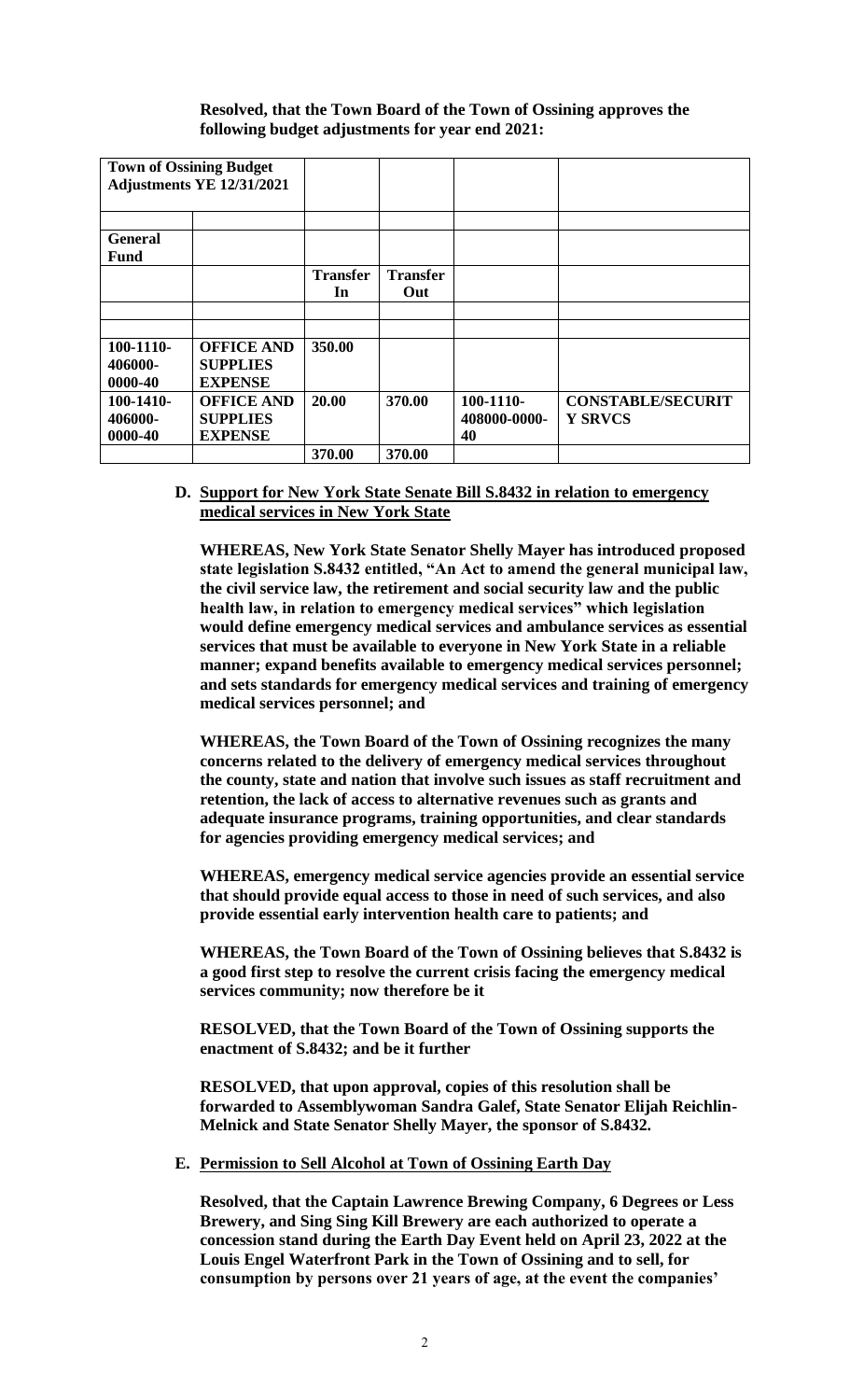**beer products. Captain Lawrence Brewing Company, Six Degrees or Less Brewery, and Sing Sing Kill Brewery will obtain, with consent from the Town, all necessary permits including an event permit from the New York State Liquor Authority and will provide proof of insurance and the letter of indemnity to the Town in a form acceptable to Counsel to the Town.** 

**F. Appointment – Town Planning Board**

**Resolved, that the Town Board of the Town of Ossining hereby Nicholas Emmanuel Enriquez to fill an unexpired term on the Town Planning Board to expire on December 31, 2023.** 

#### **G. Appointment – Town Planning Board (Alternate Position)**

**Resolved, that the Town Board of the Town of Ossining hereby appoints Jason Mencher to the alternate position on the Town Planning Board for a one-year term to expire March 31, 2023.** 

#### **H. Request for Proposals – Meals for the Elderly Nutrition Program**

**Resolved, that the Town Board of the Town of Ossining hereby issues a request for proposals for the preparation of Meals for the Elderly Nutrition Program and related supplies, with proposals due back to the office of the Town Clerk by 10am on Thursday, April 7, 2022.** 

**I. Resolution – Adoption of EAF Part 2 for Draft Comprehensive Plan**

**WHEREAS, for more than two years, the Town Board, with the assistance of the Steering Committee comprised of Town residents, stakeholders and officials, has been preparing a new comprehensive plan with public input and participation; and** 

**WHEREAS, the draft comprehensive plan was made available to the public in early February 2022 and the Town Board has been soliciting, receiving and considering comments from the public on the draft comprehensive plan since that time; and**

**WHEREAS, the Town Board opened a duly noticed public hearing on the comprehensive plan at its March 8, 2022 meeting, which public hearing remains open; and**

**WHEREAS, the Town Board is lead agency pursuant to the State Environmental Quality Review Act ("SEQRA") for the consideration of the comprehensive plan; and**

### **NOW THEREFORE,**

**BE IT RESOLVED, the Town Board, as lead agency, hereby adopts the SEQRA Environmental Assessment Form, Part 2.**

### **IX. MONTHLY REPORTS**

**Resolved, that the Town Board of the Town of Ossining hereby accepts the following monthly reports for the months of January and February 2022:**

**Town Building Department**

# **X. CORRESPONDENCE TO BE RECEIVED AND FILED Resolved, that the Town Board of the Town of Ossining hereby accepts the following correspondence:**

**Town Planning Board Minutes 2/16/22**

### **XI. VISITOR RECOGNITION**